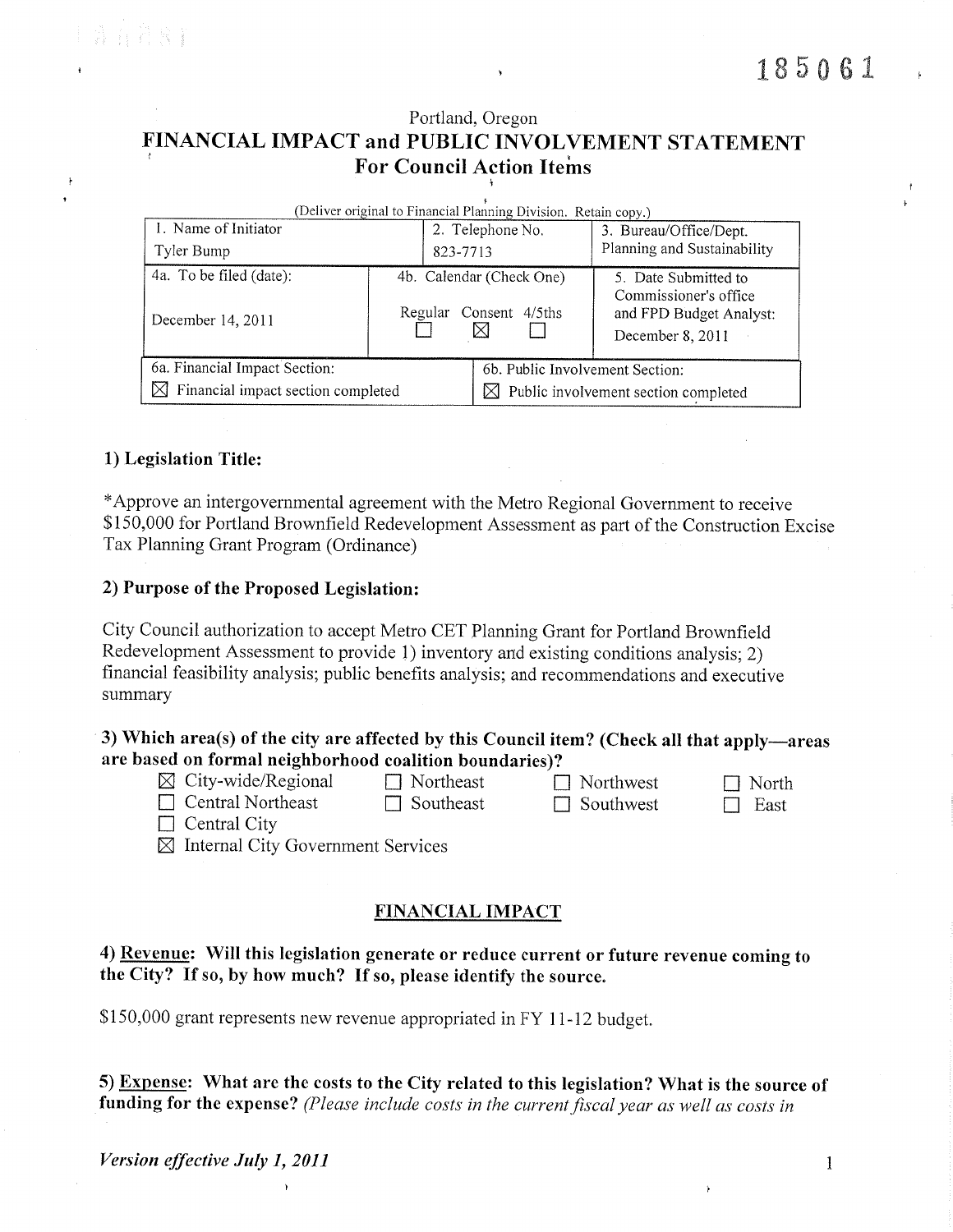Eands:

future years. If the action is related to a grant or contract please include the local contribution or match required. If there is a project estimate, please identify the level of confidence.)

There is a match requirement of \$50,448 for the project. This expenditure is covered by the appropriated FY 2011-12 budget.

#### 6) Staffing Requirements:

Will any positions be created, eliminated or re-classified in the current year as a  $\bullet$ result of this legislation? (If new positions are created please include whether they will be part-time, full-time, limited term, or permanent positions. If the position is limited term please indicate the end of the term.)

None.

Will positions be created or eliminated in *future years* as a result of this legislation?  $\bullet$ 

None.

#### (Complete the following section only if an amendment to the budget is proposed.)

7) Change in Appropriations (If the accompanying ordinance amends the budget please reflect the dollar amount to be appropriated by this legislation. Include the appropriate cost elements that are to be loaded by accounting. Indicate "new" in Fund Center column if new center needs to be created. Use additional space if needed.)

| Fund   | <b>Fund Center</b> | Commitment<br>Item | <b>Functional Area</b> | Funded<br>Program | Grant           | Sponsored<br>Program | Amount  |
|--------|--------------------|--------------------|------------------------|-------------------|-----------------|----------------------|---------|
| 217007 | <i>PNSD000002</i>  | 521100             | CDTSPR00000000GC       | Non-program       | <i>PN000029</i> | PN00290001           | 150,000 |
|        |                    |                    |                        |                   |                 |                      |         |

[Proceed to Public Involvement Section — REQUIRED as of July 1, 2011]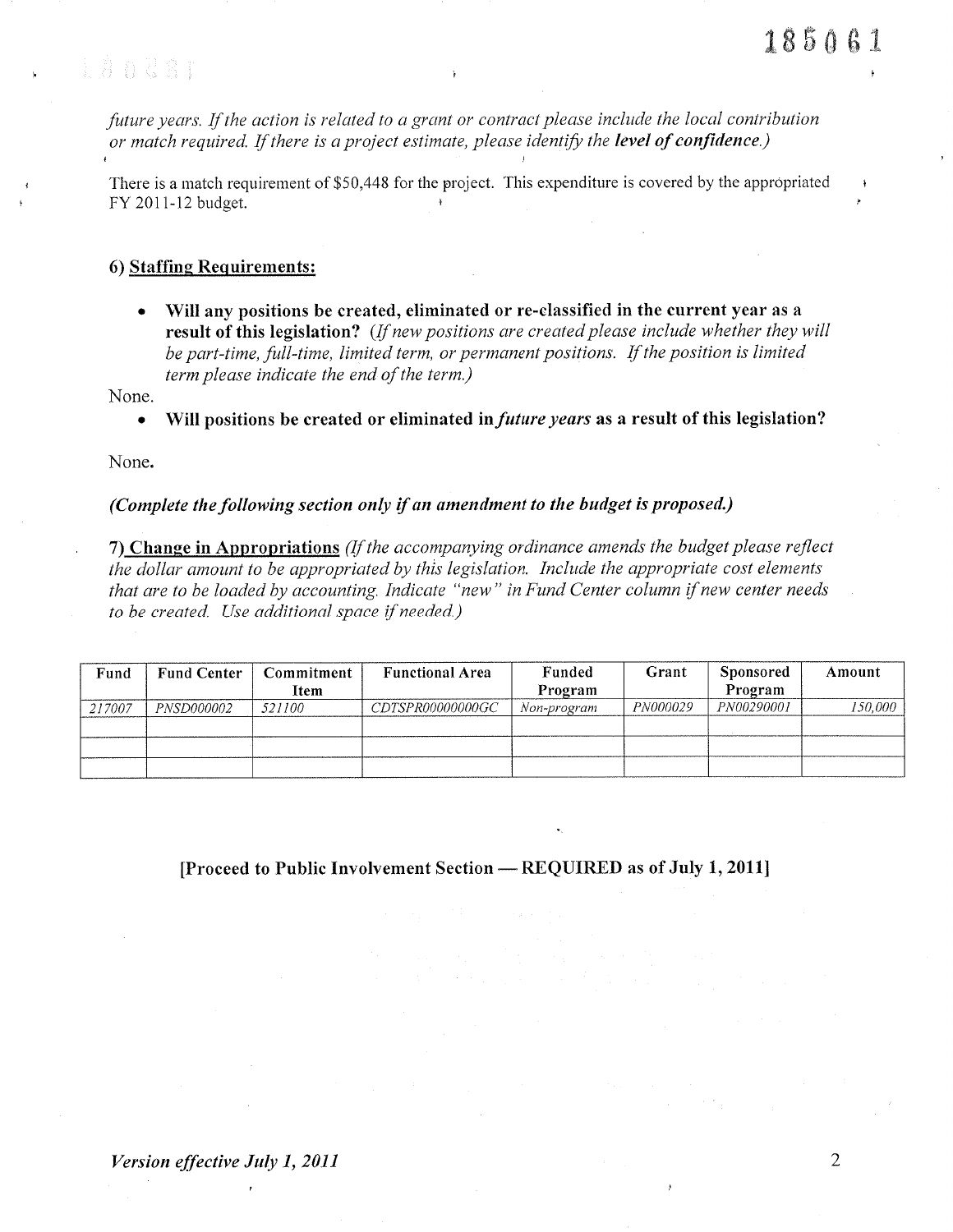I

#### PUBLIC INVOLVEMENT

# 8) Was public involvement included in the development of this Council item (e.g. ordinance, resolution, or report)? Please check the appropriate box below:

 $\Box$  YES: Please proceed to Question #9.

 $\boxtimes$  **NO**: Please, explain why below; and proceed to Question #10.

This is a required business action to authorize acceptance of funds from Metro at City Council. The City's grant application and Metro's award serve citywide purposes identified during public proceedings for developing the City's draft Portland Plan and enhancing economic development.

## 9) If "YES," please answer the following questions:

a) What impacts are anticipated in the community from this proposed Council item?

b) Which community and business groups, under-represented groups, organizations, external government entities, and other interested parties were involved in this effort, and when and how were they involved?

c) How did public involvement shape the outcome of this Council item?

d) Who designed and implemented the public involvement related to this Council item?

e) Primary contact for more information on this public involvement process (name, title, phone, email):

10) Is any future public involvement anticipated or necessary for this Council item? Please describe why or why not.

Research and analysis for this project will support implementation of steps for economic development identified in the Portland Plan. Information will be presented at public hearings including the Planning and Sustainability Commission, Portland Development Commission and City Council.

Susan Anderson/Michael Armstrong

BUREAU DIRECTOR (Typed name and signature)

Version effective July 1, 2011 t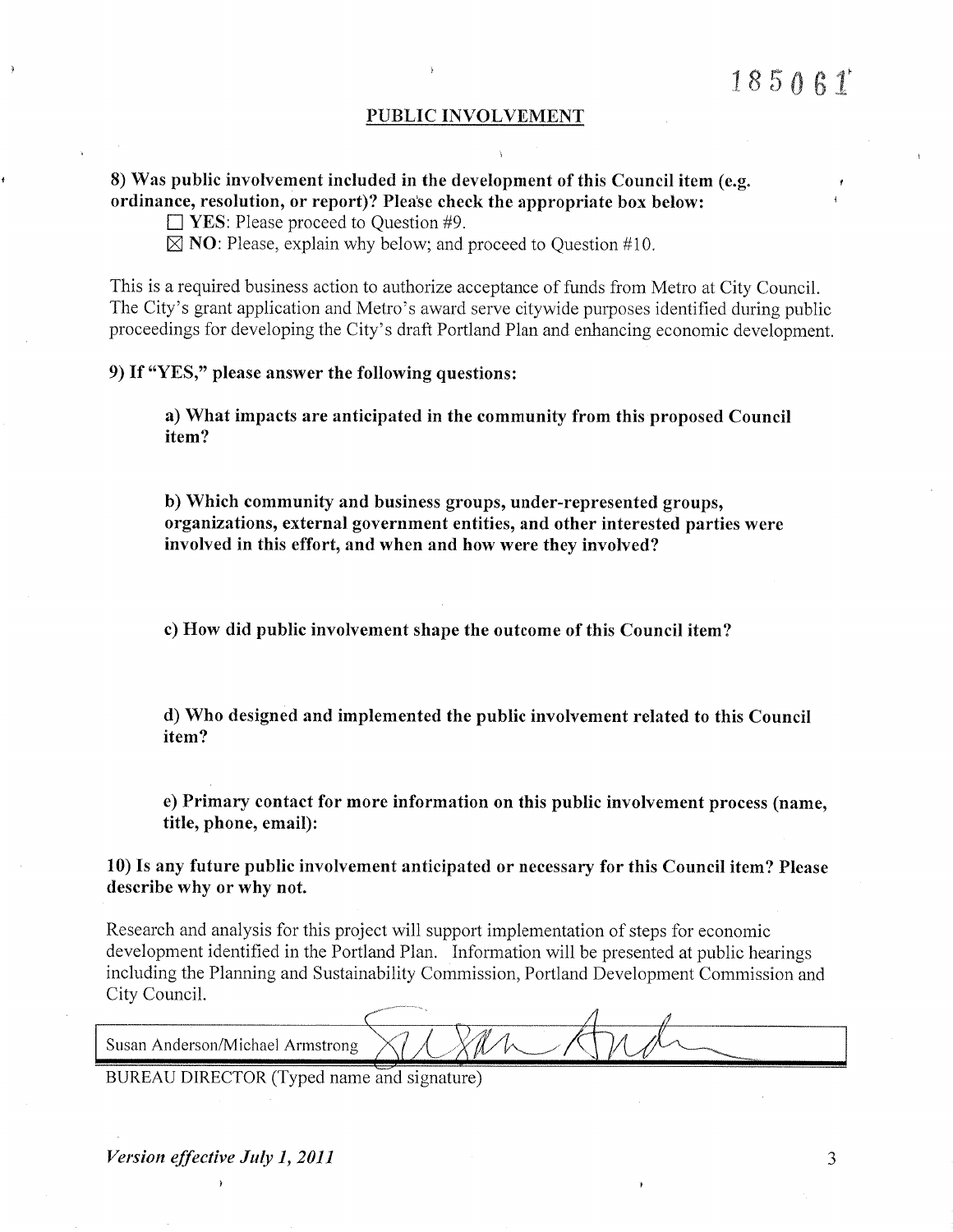



185061

Bureau of Planning and Sustainability

Innovation, Collaboration, Practical Solutions,

# MEMO

| DATE: | December 7, 2011         |
|-------|--------------------------|
| TO:   | Mayor Sam Adams          |
| FROM: | Susan Anderson, Director |

- $\mathbf{1}$ . **Ordinance Title:** \*Approve an intergovernmental agreement with the Metro Regional Government to receive \$150,000 for Portland Brownfield Redevelopment Assessment as part of the Construction Excise Tax Planning Grant Program (Ordinance)
- 2. Contact: Tyler Bump, Economic Planner, 823-8813
- 3. Requested Council Date: December 14, 2011
- $\boxtimes$  Consent Agenda Item 4.  $\Box$  Regular Agenda Item

 $\boxtimes$  Emergency Item (explain below)  $\Box$  Non-Emergency Item

Immediate passage allows work to begin upon authorization of grant funding.

- 5. Purpose of Agenda Item: City Council authorization to accept Metro CET Planning Grant for Portland Brownfield Redevelopment Assessment of inventory and existing conditions, financial feasibility barriers, estimates of redevelopment potential, and public benefits analysis.
- 6. History of Agenda Item/Background: The City applied to Metro for a CET Planning Grant to perform the Portland Brownfield Redevelopment Assessment. The goal of the project is to assess market feasibility needs and actions to approach full redevelopment of Portland's brownfields in 25 years. The project has been developed to inform short-and long-term actions set out in the Portland Plan and Comprehensive Plan update proceedings, as well as complement brownfield redevelopment implementation efforts at the state, regional and local levels. The project is to be organized into four deliverables: Inventory and Conditions Analysis; Financial Feasibility Analysis; Public Benefits Analysis; Recommendations and Executive Summary.



City of Portland, Oregon | Bureau of Planning and Sustainability | www.portlandonline.com/bps 1900 SW 4th Avenue, Suite 7100, Portland, OR 97201 | phone: 503-823-7700 | fax: 503-823-7800 | tty: 503-823-6868